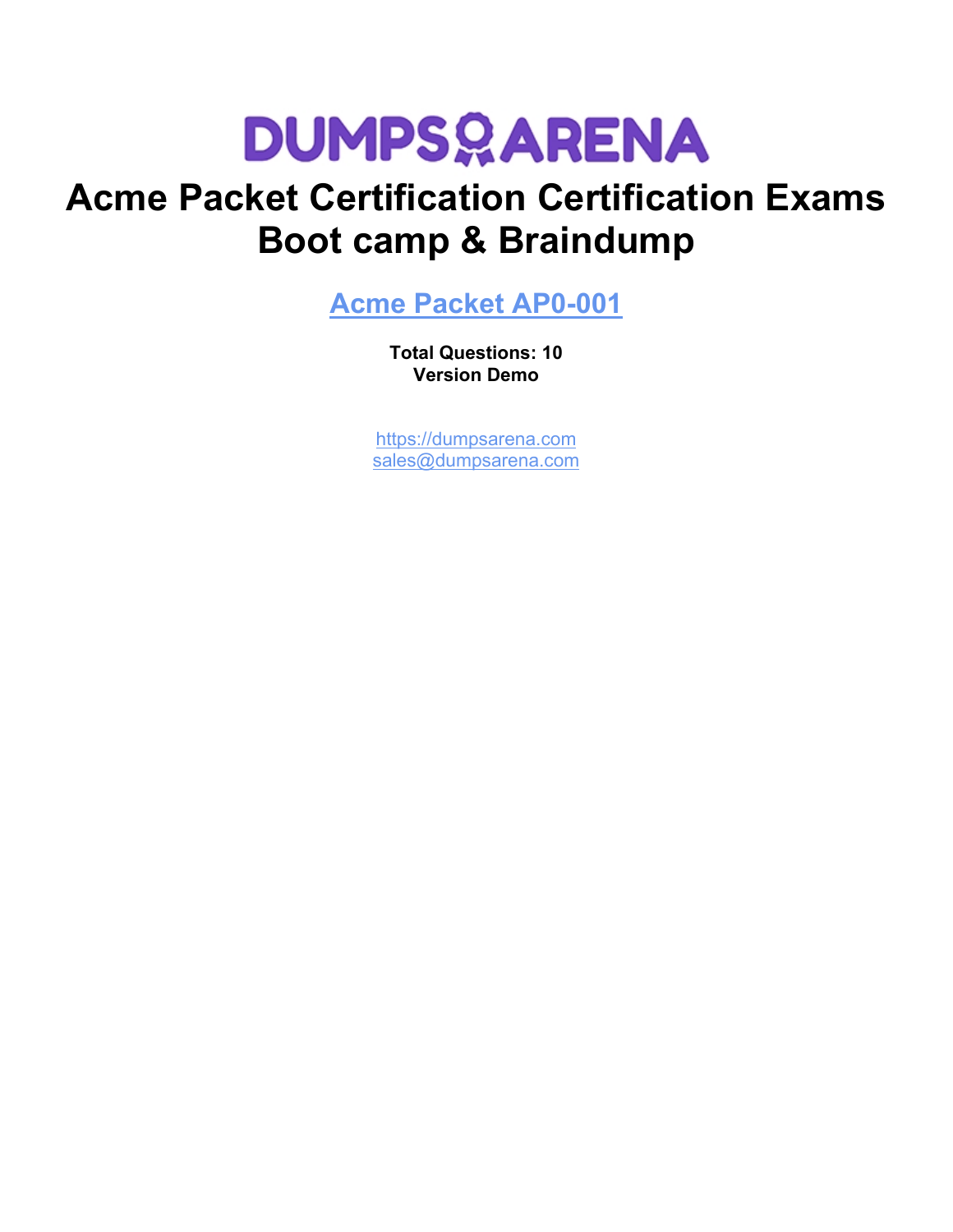# **QUESTION NO: 1**

is the percentage of a Net-Net 4000 peer advertisement time for the other peer in the high availability (HA) cluster to wait before considering the peer out of service.

A. 200% B. percent-drift C. 310% D. standard-deviation-score

Answer: B

#### **QUESTION NO: 2**

Which three of the following are NAPT mappings that are pulled by the Standby node during media state checkpointing in high availability (HA) architectures?

A. Source port

B. Protocol ID

C. Route

D. Ingress Interface

Answer: A, B, C

### **QUESTION NO: 3**

\_\_\_\_\_\_\_\_\_\_ are stored in NVRAM.

A. Logs

- B. CDRs
- C. Boot parameters
- D. Backup configurations

Answer: C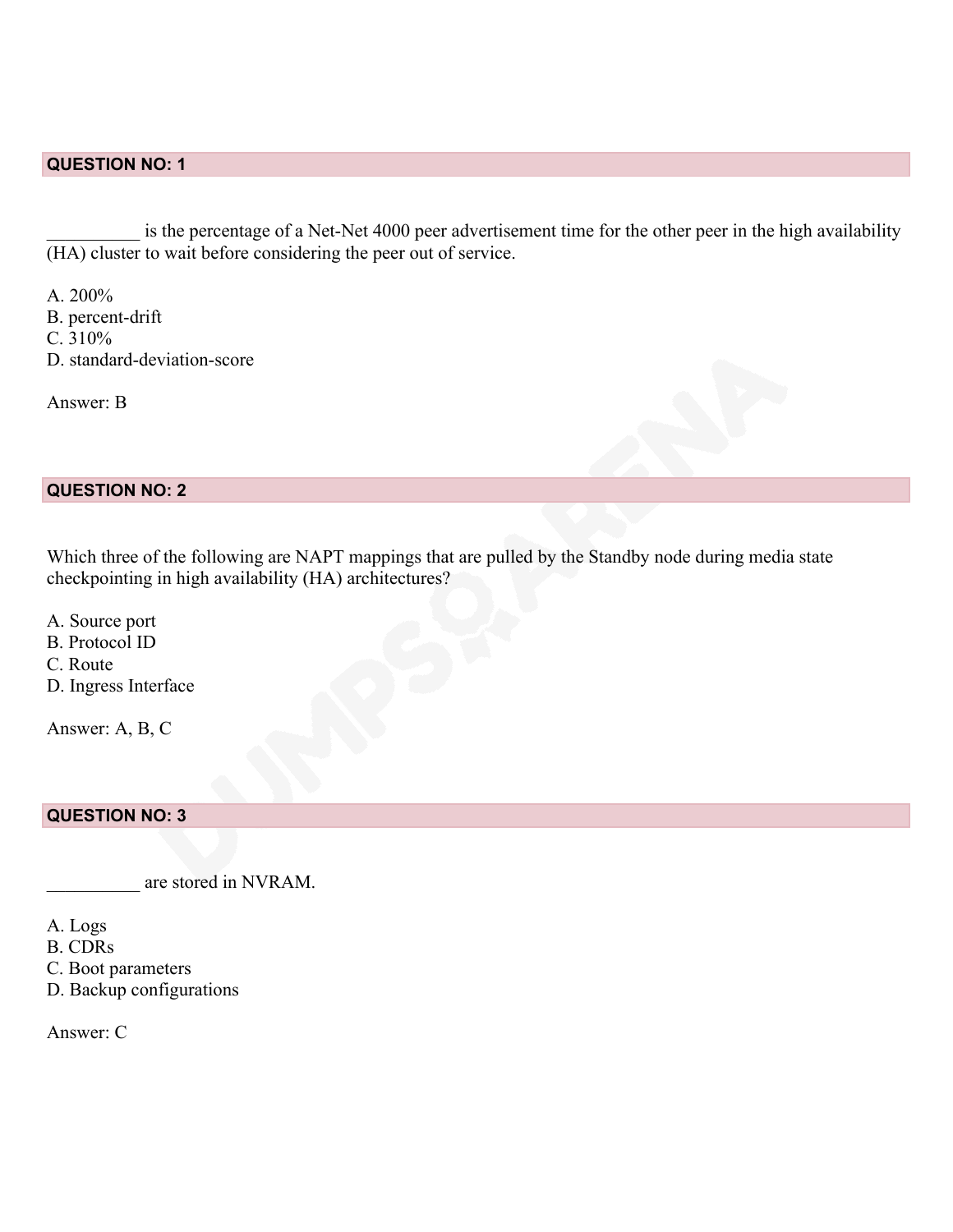# **DUMPSOARENA**

#### **QUESTION NO: 4**

Examine the output below from the network interface configuration. When the Net-Net 4000 does not get an ARP response from the device configured as its gateway in the configured retry time period, it will

- A. send traffic to the device configured in the sec-gateway field
- B. decrement its health score to 50 which may result in a failover to the standby
- C. use the Virtual Router Redundancy Protocol (VRRP) to determine a new default gateway
- D. use the Virtual Router Redundancy Protocol (VRRP) to the host(s) instead of the primary gateway

Answer: B

#### **QUESTION NO: 5**

The field allows you to set the health score at which a Net-Net 4000, if it the standby peer in a high availability (HA) scenario, will switchover to the active state without waiting for any configured timers to expire.

- A. emergency-threshold
- B. health-threshold
- C. active-threshold
- D. switchover-threshold

Answer: A

### **QUESTION NO: 6**

To view an existing multiple instance element configuration you can go to the correct branch of the configuration tree and \_\_\_\_\_\_\_\_\_\_\_\_\_\_\_.

- A. select the element and then issue the show command
- B. enter the name of the element and then issue the show command
- C. type show and select from the displayed list
- D. type show <element name>

Answer: A

### **QUESTION NO: 7**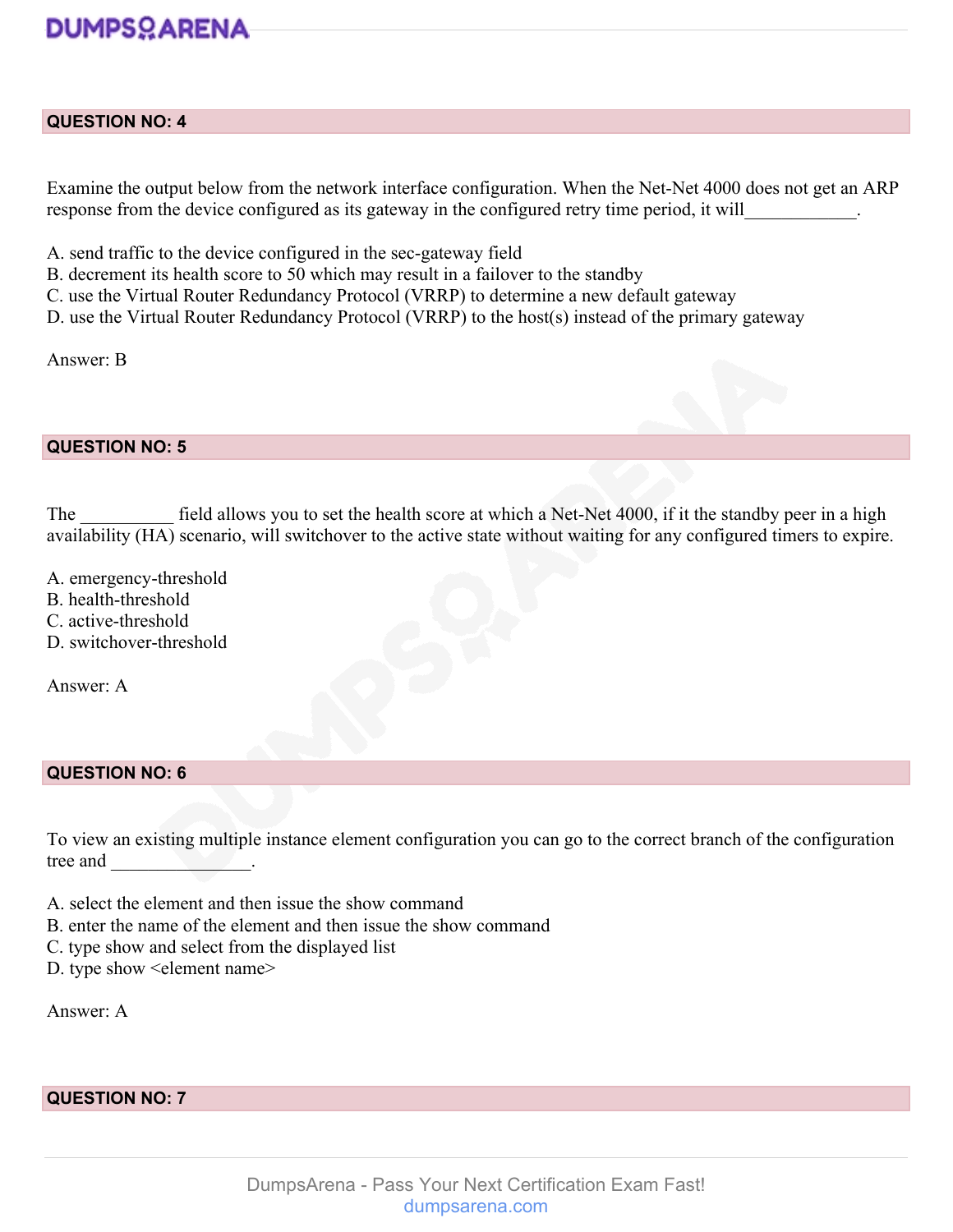

The h245-stage parameter in the H323 stack determines

A. The stage at which the Net-Net 4000 will start tunneling H.245 messages

B. The point in the call where H.245 messages are allowed, given that the call has been connected

C. The stage at which the Net-Net 4000 will indicate that a separate H.245 connection must be opened or will

react to an external indication to open a separate H.245 connection

D. The point at which H.245 will appear on stage

Answer: C

**QUESTION NO: 8**

A \_\_\_\_\_\_\_\_\_\_ is a logical definition on the Net-Net Session Director of a network or group of networks composed partly of devices that provide real-time communication sessions made up of signaling messages and potentially media flows.

A. realm

- B. steering pool
- C. session agent group
- D. session agent

Answer: A

## **QUESTION NO: 9**

Which one of the following statements about the SIP-NAT is TRUE?

A. The Net-Net 4000 uses the SIP-NAT element to rewrite the contact-URI, the Via header and the SDP. B. The Net-Net 4000 uses the SIP-NAT to provide translation between a home address space and an external address space.

C. The Net-Net 4000 uses the SIP-NAT to act as a service pipe to SIPD.

D. You must have at least one SIP-NAT to route traffic between realms.

Answer: B

#### **QUESTION NO: 10**